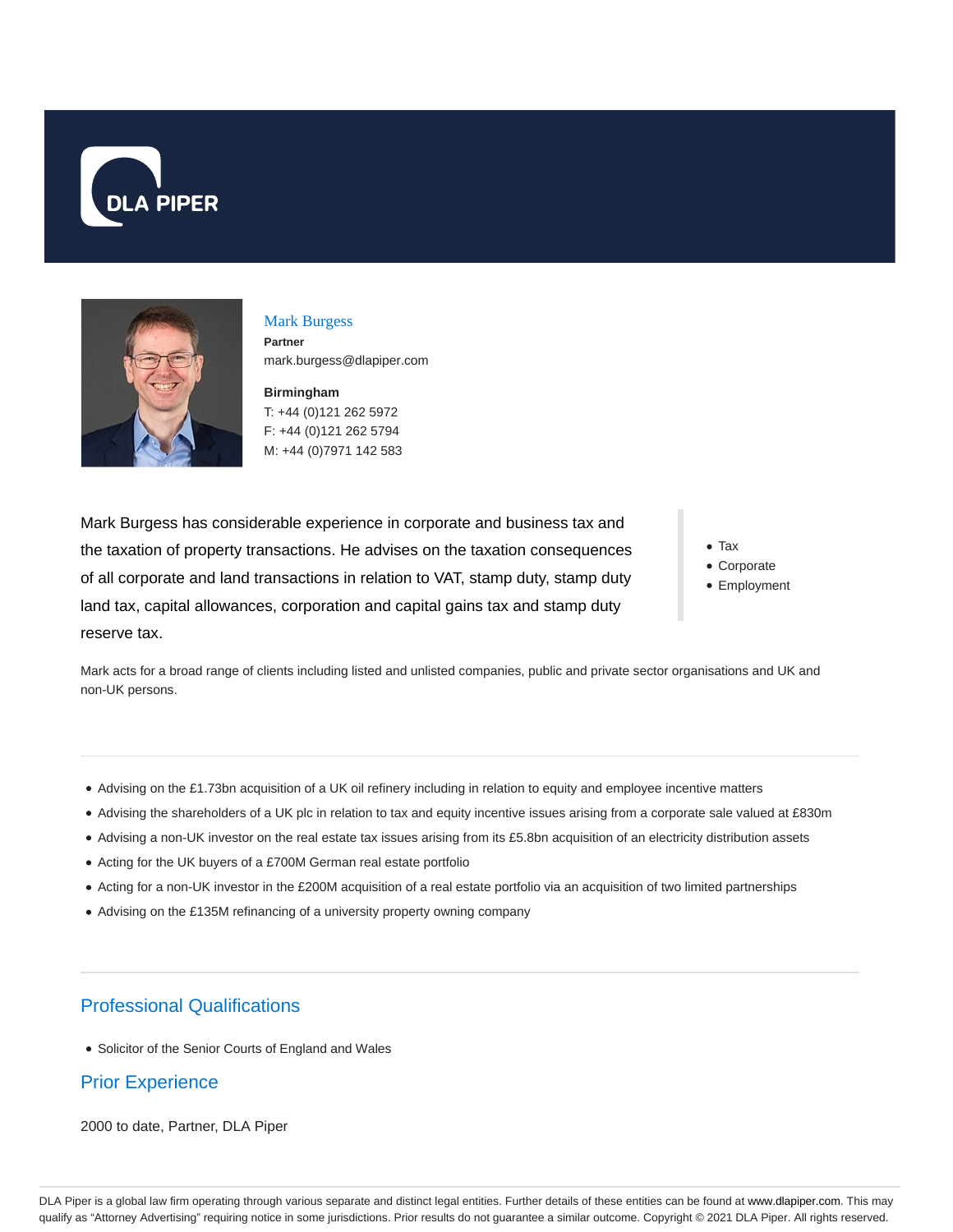1997 to 2000, Associate, DLA Piper 1991 to 1997, Solicitor, Leeds based international law firm

### **Education**

- University of Birmingham, LLB (Hons)
- The College of Law, Guildford, LPC

### **INSIGHTS**

## **Publications**

**VAT on early termination and compensation payments**

#### 28 February 2022

In September 2020, following two Court of Justice cases, referred to below, HMRC published controversial and ill-thought through guidance changing its long-standing policy on the VAT treatment of early termination fees and compensation payments.

#### **UK Autumn Budget 2021**

27 October 2021

In the UK Autumn Budget on 27 October 2021, the UK Chancellor Rishi Sunak made a number of announcements of interest to businesses, particularly multinationals and businesses operating in the residential property and hospitality sectors.

**UK Autumn Budget 2021 – International**

27 October 2021

**UK Autumn Budget 2021 – Real Estate**

27 October 2021

**UK Spring Budget 2021**

3 March 2021

**UK Spring Budget 2021 – Corporate**

3 March 2021

DLA Piper is a global law firm operating through various separate and distinct legal entities. Further details of these entities can be found at www.dlapiper.com. This may qualify as "Attorney Advertising" requiring notice in some jurisdictions. Prior results do not guarantee a similar outcome. Copyright © 2021 DLA Piper. All rights reserved.